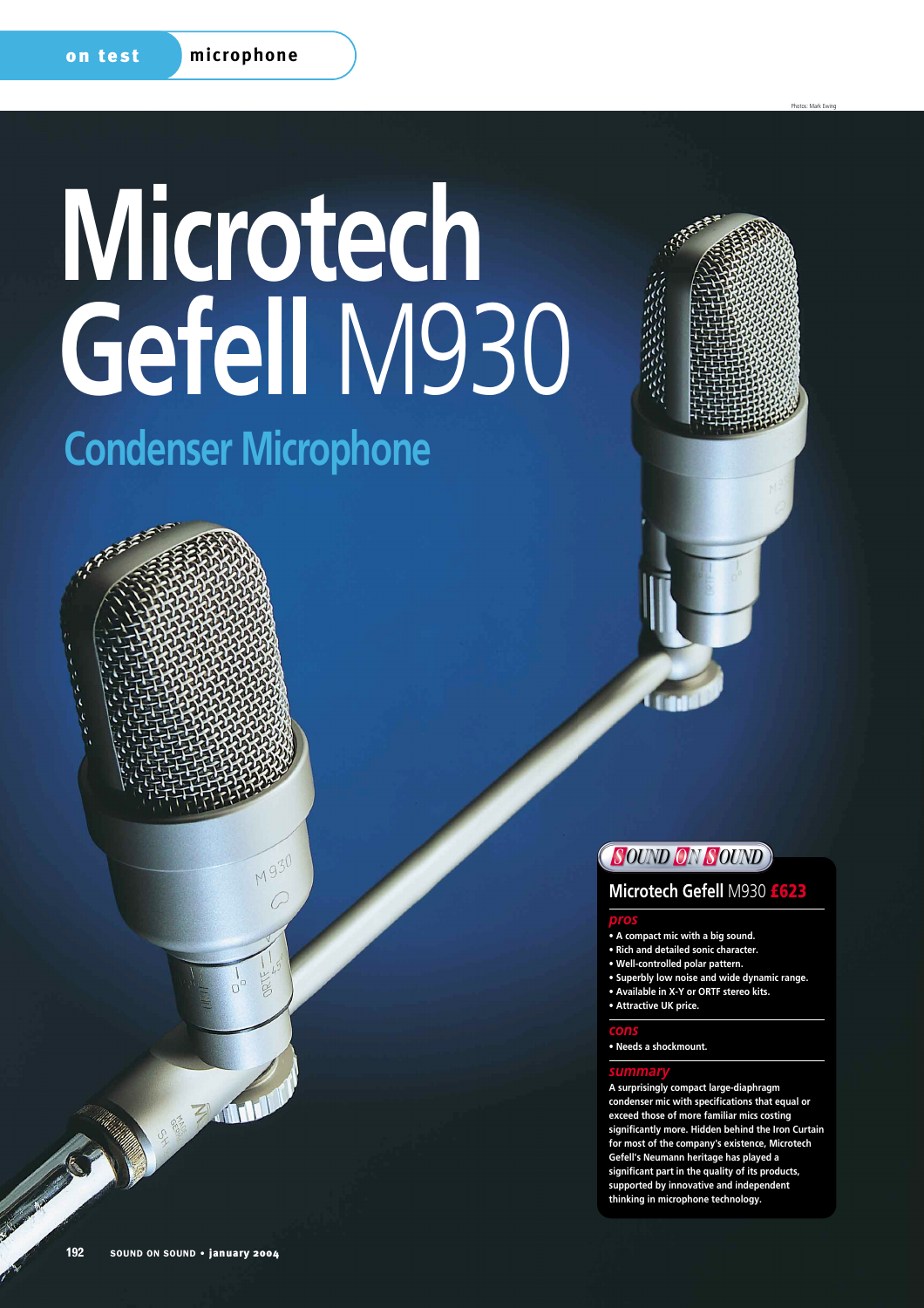## **This surprisingly compact large-diaphragm mic shakes up the established competition.**

#### *Hugh Robjohns*

A lthough few people realise it, Microtech Gefell was founded by none other than Georg Neumann himself in 1943, and it was the company in which Neumann built his first commercial microphone. A lot of water has passed under the bridge since then (see 'East Meets West' box), but suffice to say that the company produces Neumann-quality microphones at very attractive UK prices.

#### **Construction**

The subject of this review is the M930, a compact, large-diaphragm, phantom-powered condenser cardioid microphone which uses the original Neumann-designed M7 single-sided capsule. This microphone body is constructed of steel finished in satin nickel or dark bronze, with a multi-layer wire-mesh grille. It weighs a solid 210g and measures about 120mm in length by 45mm in diameter at its widest part, with a broadly similar shape to the much larger and heavier Neumann TLM103. Indeed, the compact size of the M930 is very useful when trying to get a mic into a tight space. The company logo is laser-etched on the rear of the mic's body (going against the norm), with the model number and polar diagram on the front, and the serial number on the rim of the XLR connector. Our review model was part of a matched stereo pair, and the simple stand adaptors supplied with the microphones were etched with markings for setting the mutual angle to various standard positions.

Technical specifications for the M930 are very impressive, and remarkably similar to the Neumann TLM103. Self-noise is claimed to be an identical 7dBA (IEC 651), with the same sensitivity of 21mV/Pa. However, the Microtech Gefell's maximum SPL (at 0.5 percent distortion) is 142dB SPL — that's 4dB higher than the Neumann. Part of the reason for the higher headroom is a rather innovative method for generating the capsule-polarising voltage. Apparently, the M930 uses a high-intensity LED powered from the phantom supply to illuminate a photocell, which provides a decoupled high-voltage bias for the capsule.

The M930's frequency response is stated as 40Hz-18kHz, and the plots show a gentle bass roll-off from about 100Hz,

▲

**Stereo Pair**

The review model was actually part of an X-Y stereo kit, presented in a smart wooden box with a matched pair of mics and a bespoke vertical mounting bar. The latter screws onto a mic stand, and the two M930s fix to it quickly and easily such that they are positioned precisely one above the other in perfect horizontal coincidence. The markings etched into the stand adaptors enable the mutual angles to be set precisely. There is also an ORTF stereo set which is identical, except that the vertical bar is replaced by a more conventional horizontal stereo bar for ORTF near-coincident mounting arrangements. I tried both set ups and obtained good results, the X-Y arrangement proving particularly elegant to use and providing all the convenience and precision of a single-bodied stereo mic, but with the flexibility of separate microphones when required.